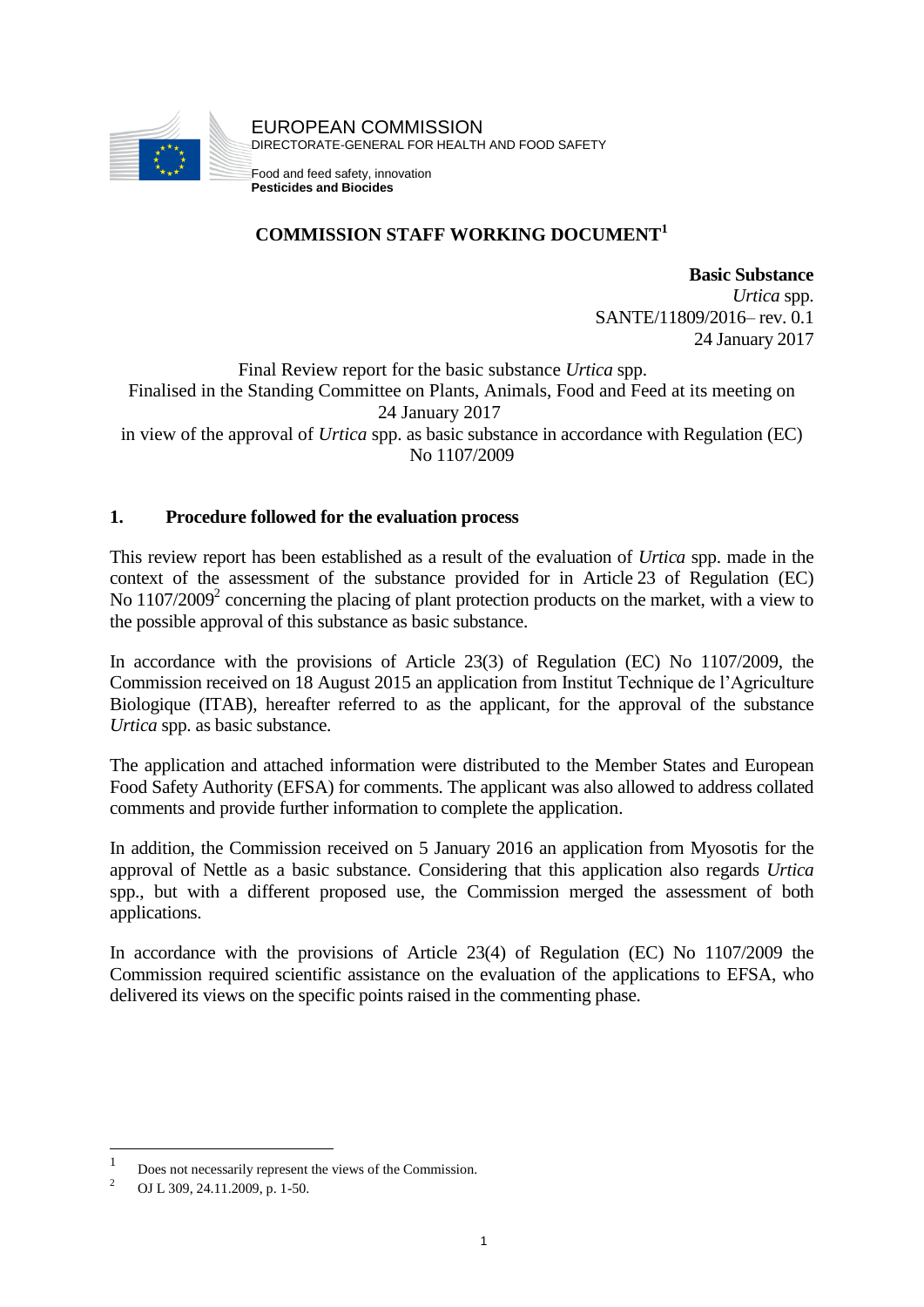EFSA submitted to the Commission the results of its work in the form of a technical report for *Urtica* spp. on 28 July 2016<sup>3</sup>.

The Commission examined the applications, the comments by Member States and EFSA and the EFSA Technical report on the substance together with the additional information and comments provided on it by the applicant, before finalising the current draft review report, which was referred to the Standing Committee on Plants, Animals, Food and Feed for examination. The draft review report was finalised in the meeting of the Standing Committee of 24 January 2017.

The present review report contains the conclusions of the final examination by the Standing Committee. Given the importance of the EFSA technical report, and the comments and clarifications submitted (background document C), all these documents are also considered to be part of this review report.

### **2. Purposes of this review report**

This review report, including the background documents and appendices thereto, has been developed in support of the **Commission Implementing Regulation (EU) 2017/419<sup>4</sup>** concerning the approval of *Urtica* spp. as basic substance under Regulation (EC) No 1107/2009.

The review report will be made available for public consultation by any interested parties.

Without prejudice to the provisions of Regulation (EC) No  $178/2002^5$ , in particular with respect to the responsibility of operators, following the approval of *Urtica* spp. as basic substance, operators are responsible for using it for plant protection purposes in conformity with the legal provisions of Regulation (EC) No 1107/2009 and with the conditions established in the sections 4, 5 and Appendixes I and II of this review report.

EFSA will make available to the public all background documents and the final Technical Report of EFSA, as well as the application without the Appendixes and excluding any information for which confidential treatment is justified in accordance with the provisions of Article 63 of Regulation (EC) No 1107/2009.

Products containing exclusively one or more basic substances do not require authorisation in line with derogation set under Article 28 of Regulation (EC) No 1107/2009. As a consequence, no further assessment will be carried out on such products. However, the Commission may review the approval of a basic substance at any time in conformity with the provisions of Article 23(6) of Regulation (EC) No 1107/2009.

 $\frac{1}{3}$ European Food Safety Authority, 2016; Outcome of the consultation with Member States and EFSA on the basic substance applications for Urtica spp. for use in plant protection as insecticide, fungicide and acaricide. EFSA supporting publication 2016:EN-1075. 72 pp.

 $^{4}$  OJ L 64, 10.3.2017, p. 4–6.

<sup>5</sup> OJ L 31, 1.2.2002 p. 1-24 - Regulation (EC) No 178/2002 of the European Parliament and of the Council of 28 January 2002 laying down the general principles and requirements of food law, establishing the European Food Safety Authority and laying down procedures in matters of food safety.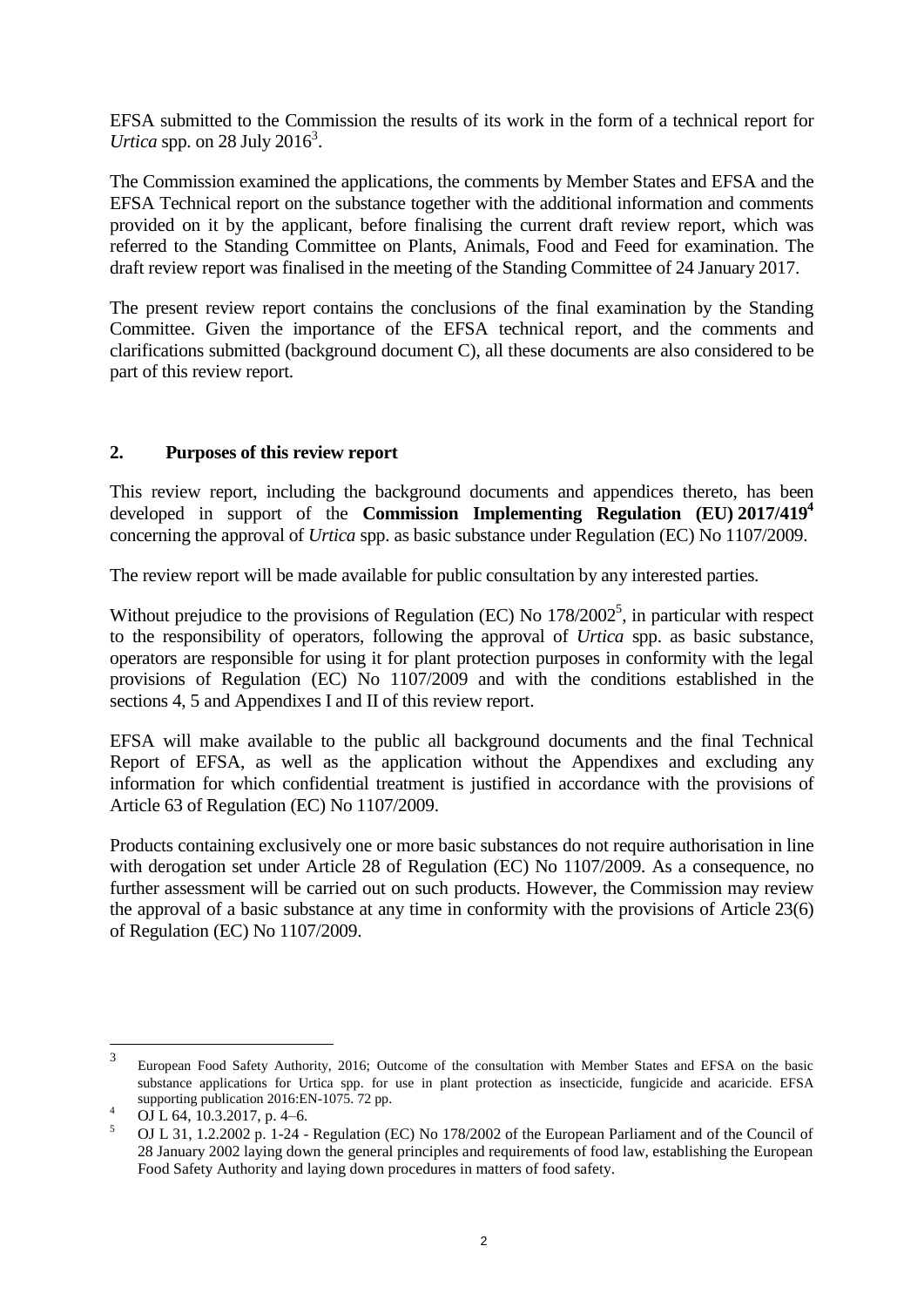### **3. Overall conclusion in the context of Regulation (EC) No 1107/2009**

The overall conclusion based on the application, including the results of the evaluation carried out with the scientific assistance of EFSA, is that there are clear indications that it may be expected that *Urtica* spp. fulfils the criteria of Article 23.

*Urtica* spp. fulfils the criteria of a 'foodstuff' as defined in Article 2 of Regulation (EC) No 178/2002.

Considering the EFSA conclusions on the basic substance application for *Urtica* spp., the rate of application and the conditions of use which are described in detail in Appendix I and II, it is concluded that the use of *Urtica* spp. would not lead to concerns for human health. Furthermore, the conditions of use are not expected to lead to the presence of residues of concern in food or feed commodities.

*Urtica* spp. does not have an inherent capacity to cause endocrine disrupting (according to the interim criteria in Regulation (EC) No 1107/2009), neurotoxic or immunotoxic effects and is not predominantly used for plant protection purposes but nevertheless is useful in plant protection in a product consisting of the substance and water (depending on the intended use). Finally, it is not placed on the market as a plant protection product.

It can be concluded that the substance has neither an immediate or delayed harmful effect on human or animal health nor an unacceptable effect on the environment when used in accordance with the supported uses as described in Appendix II.

In fact, these indications were reached within the framework of the uses which were supported by the applicants and mentioned in the list of uses supported by available data (attached as Appendix II to this review report) and therefore, they are also subject to compliance with the particular conditions and restrictions in sections 4 and 5 of this report.

Extension of the use pattern beyond those described above will require an evaluation at Community level in order to establish whether the proposed extensions of use can still satisfy the requirements of Article 23 of Regulation (EC) No 1107/2009.

The following points were considered as open by EFSA (2016) for *Urtica spp*, reasons follow to explain why the risk is considered negligible:

Chapter 5: Impact on human and animal health

 *Regarding the impact on human and animal health, there is evidence that* Urtica *spp. may have to be classified as a skin sensitizer and eye irritant;* 

The EFSA technical report refers to one notification for classification by third parties for *Urtica dioica* as skin sensitizer and eye irritant. However, the majority of notifications do not classify *Urtica dioica* as such. Moreover, there is no harmonized classification according to Regulation 1272/2008.

 *Additionally developmental toxicity may be an issue considering a notification for classification as Repr 1B, although no toxicological information was found to substantiate these notifications and no harmonized classification according to Regulation 1272/2008 is available.*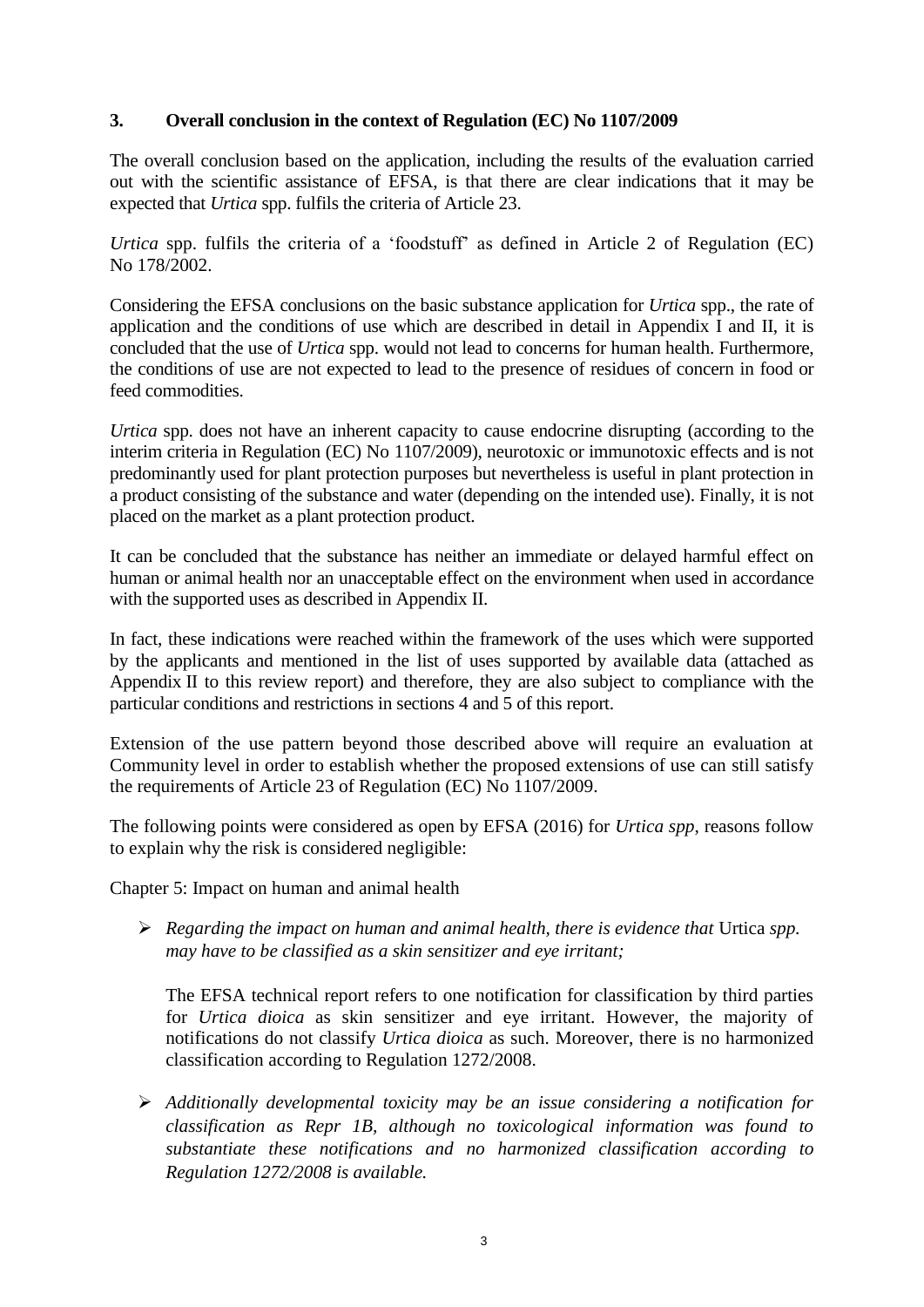The notification for classification as Repr 1B for *Urtica urens* referred to was done by a third party and has not yet been assessed by the European Chemicals Agency. According to the EFSA technical report, it does not seem to be supported with toxicological information. Moreover, the review of the European Medicines Agency on *Urtica urens* states that no information on reproductive toxicity was available<sup>6</sup>. Since no harmonized classification according to Regulation 1272/2008 is available and no classification is proposed by EFSA, there is insufficient indication that the notification indicates an actual concern that would preclude an approval.

 *It is also unknown whether harmful components may be formed during the fermentation process.*

*Urtica* spp. and their extracts are used as a foodstuff and as a traditional medicine. Diluted fermented steepings of *Urtica* spp. have an extended history of use as a liquid foliar fertiliser. No reports are available to indicate that diluted steepings of *Urtica* extracts contain harmful components at such levels that have an adverse effect on human or animal health. However, there are reports indicating that unhygienic conditions may lead to contamination with and growth of pathogenic organisms, such as *E. coli,* during the steeping process. This constitutes a food safety risk when the liquid is sprayed on edible parts of the crop. Good hygienic practices and quality control in accordance with Regulation (EC) No  $852/2004^7$  must be applied to prevent such contamination of the extract and subsequently potentially of the harvested produce (see also chapter 5).

Chapter 8: Effects on non-target organisms

 *Due to potential insecticidal activity of* Urtica *spp. and considering the available information, it was not possible to exclude a high risk to soil dwelling arthropods.*

*Urtica spp.* are ubiquitous weeds that die off at the end of the growing season, leaving the plant's remains on the soil. There are no reports of detrimental effects on the environment of such remains and substances leeching from such remains. Therefore, it is unlikely that a mulch or a diluted steeping of *Urtica* spp. would have an unacceptable risk to soil dwelling arthropods and it is concluded that this risk is negligible.

#### **4. Identity and biological properties**

<u>.</u>

The main properties of *Urtica* spp. are given in Appendix I.

It has been established that for *Urtica* spp. as notified by the applicant, no relevant impurities are considered, on the basis of information currently available, of toxicological, ecotoxicological or environmental concern.

<sup>6</sup> European Medicines Agency, Assessment report on Urtica dioica L., Urtica urens L., their hybrids or their mixtures, radix, 24 September 2012, EMA/HMPC/461156/2008.

<sup>7</sup> Regulation (EC) No 852/2004 of the European Parliament and of the Council of 29 April 2004 on the hygiene of foodstuffs - OJ L 139, 30.4.2004, p. 1.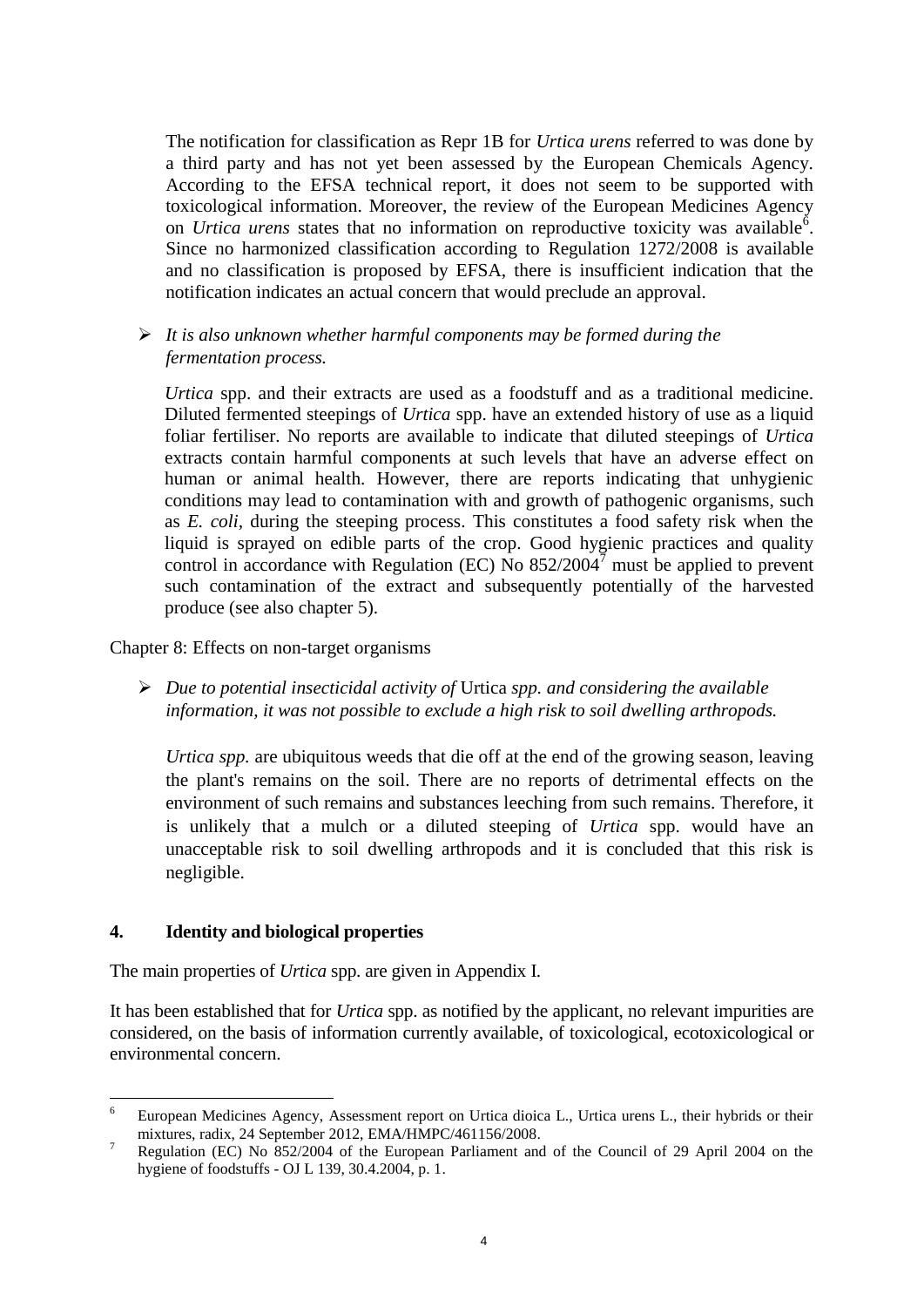### **5. Particular conditions to be taken into account in relation to the uses as basic substance of** *Urtica* **spp.**

*Urtica* spp. must be identified by the specifications given in Appendix I and must be used in compliance with conditions of supported uses as reported in Appendixes I and II.

The following conditions for use deriving from assessment of the application have to be respected by users:

- Only uses as basic substance being an insecticide, fungicide and acaricide are approved.

Use of *Urtica* spp. must be in compliance with conditions specified in the Appendixes I and II of this review report.

The producer of the *Urtica spp.* fermented extract shall maintain good hygienic and environmental conditions and maintain quality control (e.g. use of sterilized container and tools, use of clean and washed *Urtica* leaves, use of potable water, container should be closed with a tight lid and stored inside, pH testing, testing for the presence of harmful microorganisms such as *E. coli* and *Salmonella* etc.) to prevent microbial contamination of the fermented *Urtica spp.*  extract. The producer shall take all necessary measures in accordance with Regulation (EC) No 852/2004 to prevent contamination of the harvested produce with pathogenic microorganisms.

### **6. List of studies to be generated**

No further studies were identified which were at this stage considered necessary.

### **7. Updating of this review report**

The information in this report may require to be updated from time to time to take account of technical and scientific developments as well as of the results of the examination of any information referred to the Commission in the framework of Articles 23 of Regulation (EC) No 1107/2009. Any such adaptation will be finalised in the Standing Committee on Plants, Animals, Food and Feed, as appropriate, in connection with any amendment of the approval conditions for *Urtica* spp. in Part C of Annex of the Regulation (EC) No 540/2011.

### **8. Recommended disclosure of this review report**

Considering the importance of the respect of the approved conditions of use and the fact that a basic substance will be not placed on the market as plant protection product, hence, no further assessment will have to be carried out on it, it is very important to inform not only applicants but also potential users on the existence of this review report.

It is therefore recommended that the competent authorities of Member States will make available such report to the general public and operators by means of their national relevant websites and by any other appropriate form of communication to ensure that the information reaches potential users.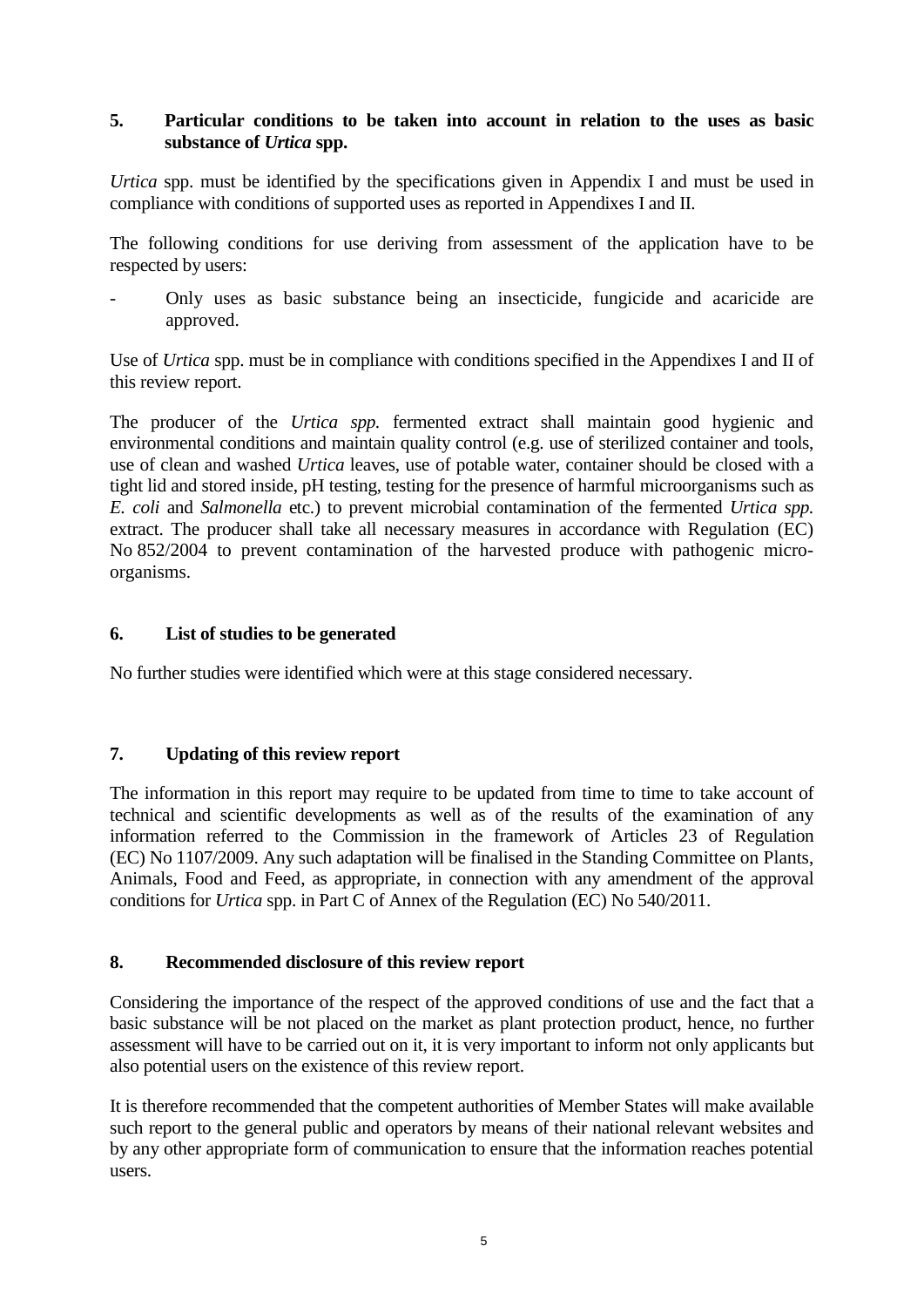### **APPENDIX I**

# **Identity and biological properties**

# *URTICA* SPP.

| <b>Common name</b>                       | Urtica spp., nettle, nettle aqueous extract, nettle leaf/herb |
|------------------------------------------|---------------------------------------------------------------|
| <b>Chemical name (IUPAC)</b>             | Not applicable                                                |
| <b>Chemical Name. (CA)</b>               | Not applicable                                                |
| <b>CAS No</b>                            | 84012-40-8 (Urtica dioica extract)                            |
|                                          | 90131-83-2 (Urtica urens extract)                             |
| <b>CIPAC No and EEC No</b>               | Not applicable                                                |
| <b>FAO SPECIFICATION</b>                 | Not available                                                 |
| <b>Purity</b>                            | European Pharmacopeia                                         |
| <b>Molecular formula</b>                 | Not relevant, the substance is a complex mixture.             |
| <b>Relevant impurities</b>               | Not applicable                                                |
| Molecular mass and structural<br>formula | Not relevant, the substance is a complex mixture              |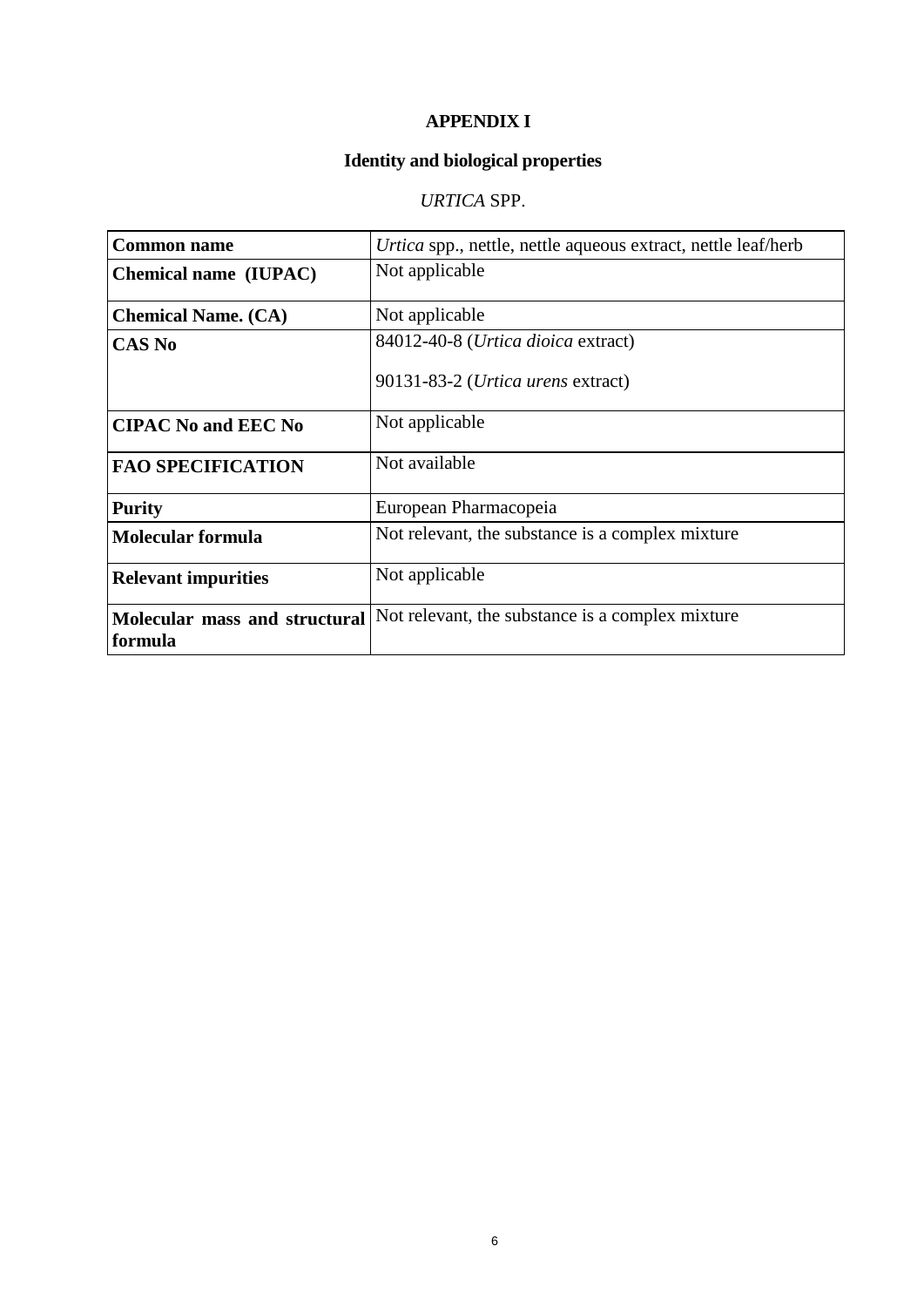| <b>Mode of Use</b>                  | Spray applications                                                                                                                                                                                                                                                                                                                                                                                                                                                                                                                                                                                                                                                                                                                                                                                                                                                                                                                                                                                                                                                                                                                                                                                                                                                                                                                                                                                                |
|-------------------------------------|-------------------------------------------------------------------------------------------------------------------------------------------------------------------------------------------------------------------------------------------------------------------------------------------------------------------------------------------------------------------------------------------------------------------------------------------------------------------------------------------------------------------------------------------------------------------------------------------------------------------------------------------------------------------------------------------------------------------------------------------------------------------------------------------------------------------------------------------------------------------------------------------------------------------------------------------------------------------------------------------------------------------------------------------------------------------------------------------------------------------------------------------------------------------------------------------------------------------------------------------------------------------------------------------------------------------------------------------------------------------------------------------------------------------|
|                                     | Soil covering (mulch)                                                                                                                                                                                                                                                                                                                                                                                                                                                                                                                                                                                                                                                                                                                                                                                                                                                                                                                                                                                                                                                                                                                                                                                                                                                                                                                                                                                             |
| <b>Preparation to be used</b>       | For spray applications:<br>Steep fresh (75 gr/L) or dry (15 gr/L) nettle leaves (choose young<br>1.<br>shoots not gone to seeds; clean and washed) in potable water. The<br>fermentation can be facilitated if nettle is previously chopped.<br>Stir the mix daily.<br>2.<br>3. Let macerate 3 to 4 days at 20°C (unless otherwise indicated in<br>Appendix II).<br>4. Filter maceration and dilute the filtrate in 5 times its volume of<br>potable water in a closed and identified container.<br>Make sure that the pH is around 6 to 6.5 to assure of a good fabrication.<br>The producer of the Urtica spp. fermented extract shall maintain<br>good hygienic and environmental conditions and maintain quality<br>control (e.g. use of sterilized container and tools, use of clean and<br>washed Urtica leaves, use of potable water, container should be closed<br>with a tight lid and stored inside, pH testing, testing for the presence<br>of harmful organisms such as E. coli and Salmonella etc.) to prevent<br>contamination of the fermented Urtica spp. extract with pathogenic<br>microorganisms.<br>The grower shall take all necessary measures in accordance with<br>Regulation (EC) No 852/2004 to prevent contamination of the<br>harvested produce with pathogenic microorganisms.<br>For mulch applications:<br>Mix dry plant material (aerial part) with mulch at 83g per kg of mulch. |
| <b>Function of plant protection</b> | Insecticide, fungicide, acaricide.                                                                                                                                                                                                                                                                                                                                                                                                                                                                                                                                                                                                                                                                                                                                                                                                                                                                                                                                                                                                                                                                                                                                                                                                                                                                                                                                                                                |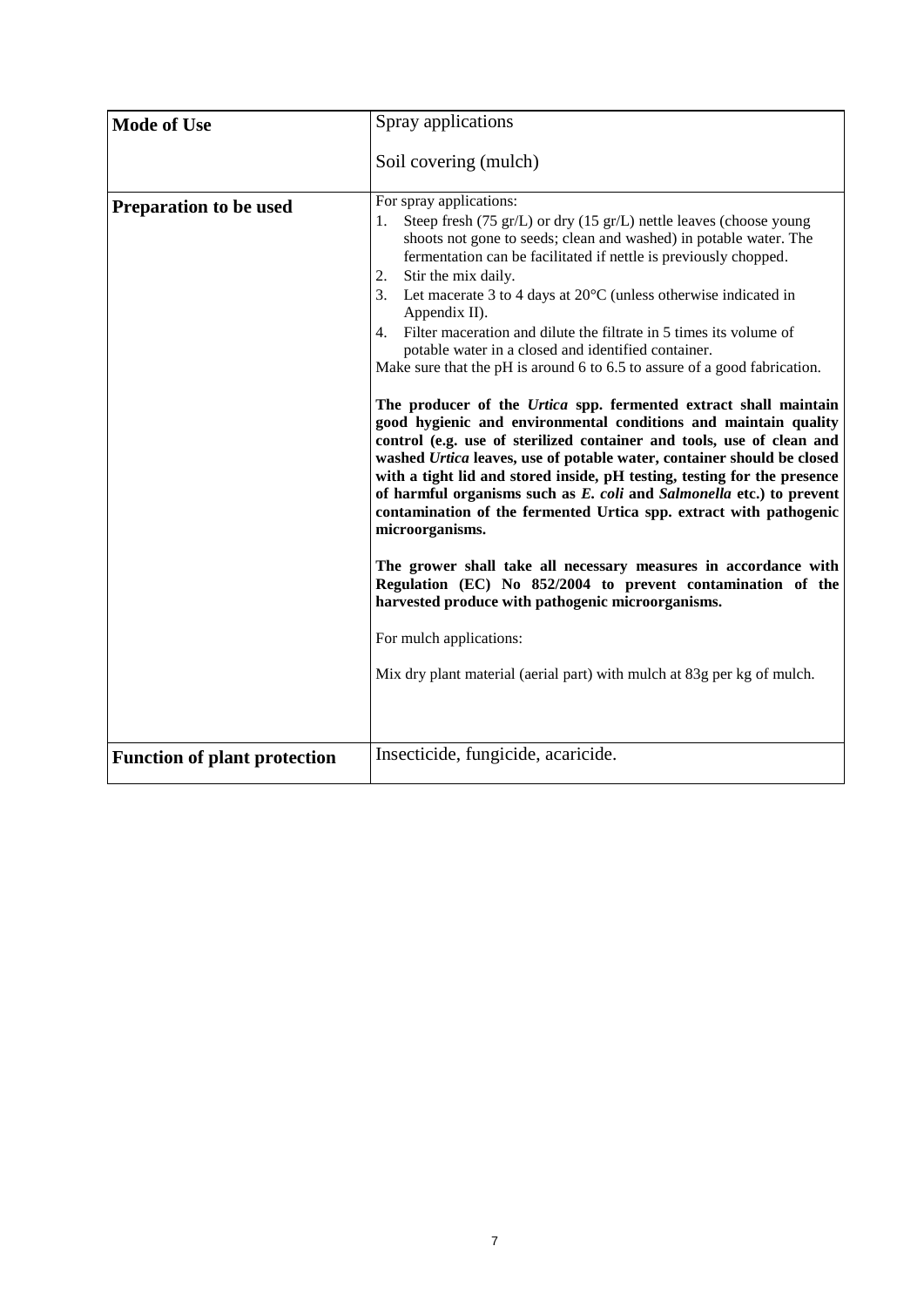### APPENDIX II

### **List of uses supported by available data** *URTICA* **SPP.**

## **Applicant: Institut Technique de l'Agriculture Biologique (ITAB) Uses against insects**

|                                                                                                                                                                                                        |                                                       | <b>Example</b><br>product                   |               | Pests or                                                                                                                                                                                                                                 | <b>Formulation</b>                 |                                                                                       |                                                                           | <b>Application rate per</b><br>treatment                              |                             |                                              | <b>Total</b><br>rate                 |                             |                                             |                                             |                      |                                                                                              |
|--------------------------------------------------------------------------------------------------------------------------------------------------------------------------------------------------------|-------------------------------------------------------|---------------------------------------------|---------------|------------------------------------------------------------------------------------------------------------------------------------------------------------------------------------------------------------------------------------------|------------------------------------|---------------------------------------------------------------------------------------|---------------------------------------------------------------------------|-----------------------------------------------------------------------|-----------------------------|----------------------------------------------|--------------------------------------|-----------------------------|---------------------------------------------|---------------------------------------------|----------------------|----------------------------------------------------------------------------------------------|
| Crop and/or<br>situation<br>(a)                                                                                                                                                                        | Member<br><b>State</b><br><b>or</b><br><b>Country</b> | name<br>as<br>available<br>on the<br>market | F<br>G<br>(b) | group of pests<br>controlled<br>(c)                                                                                                                                                                                                      | <b>Type</b><br>$(d-f)$             | Conc<br>ofa.i.<br>g/kg<br>(i)                                                         | Method<br>kind<br>$(f-h)$                                                 | Growth<br>stage<br>and<br>season<br>(j)                               | Number<br>min<br>max<br>(k) | Interval<br>between<br>applications<br>(min) | g<br>a.i./hl<br>min<br>max<br>(g/hl) | Water<br>I/ha<br>min<br>max | g<br>a.i./ha<br>min<br>max<br>(g/ha)<br>(1) | a<br>a.i./ha<br>min<br>max<br>(g/ha)<br>(1) | PHI<br>(days)<br>(m) | <b>Remarks</b><br>$(*, **)$                                                                  |
| Fruit trees<br>Apple tree<br>Malusdomestica,<br>Plum tree<br>Prunusdomestica,<br>Peach tree<br>Prunuspersica,<br>redcurrant<br>Ribesrubrum,<br>Walnut treeJuglans<br>sp.,<br>Cherry tree<br>Prunus sp. | Proposed<br>by France<br>All<br>member<br>states      | <b>Nettle</b><br>extract                    | F.            | peach-potato<br>aphid Myzuspersicae,<br>Macrosiphum<br>rosae,<br>wolly apple<br>aphid<br>Eriosoma<br>Lanigerum,<br>Currant<br>aphid Cryptomyzusribis,<br>Walnut<br>aphid Callaphisjuglandis,<br><b>Black cherry</b><br>aphid Myzuscerasi | Dispersible<br>Concentrate<br>(DC) | Up to<br>75 g/L<br>(fresh<br>nettle)<br>0r<br>15 g/L<br>(dry<br>matter)<br>Filtration | Foliar<br>spraying<br>or<br>Shoot<br>spraying<br>Directly<br>on<br>aphids | Spring<br>Summer<br>until<br>BBCH87<br>(fruit ripe<br>for<br>picking) | to<br>5                     | Min. 7<br>days<br>Commonly<br>15 days        | 1500<br>g/hl<br>(dry<br>matter)      | 300<br>to<br>900<br>I/ha    | 4500<br>to<br>13500<br>g/ha                 | 4500<br>to<br>67500<br>g/ha                 | 7 days               | Preventive<br>treatment<br>is<br>inefficient<br>24h of<br>maceration<br>at 20°C is<br>enough |
| Bean, for example<br>french bean<br>Phaseolus vulgaris                                                                                                                                                 |                                                       |                                             |               | Black bean aphid Aphis<br>fabae                                                                                                                                                                                                          |                                    |                                                                                       |                                                                           | Spring<br>Summer<br>until<br>BBCH89<br>(fully ripe)                   |                             |                                              |                                      | 300<br>to<br>500<br>I/ha    | 4500<br>to<br>7500<br>g/ha                  | 4500<br>to<br>37500<br>g/ha                 |                      |                                                                                              |
| Potato<br>Solanumtuberosum                                                                                                                                                                             |                                                       |                                             | F             | Peach-potato aphid<br>Myzuspersicae                                                                                                                                                                                                      |                                    |                                                                                       |                                                                           | Spring<br>Summer<br>until<br>BBCH49<br>(end of<br>tuber<br>formation) |                             |                                              |                                      | 300<br>to<br>500<br>l/ha    | 4500<br>to<br>10000<br>g/ha                 | 4500<br>to<br>50000<br>g/ha                 |                      |                                                                                              |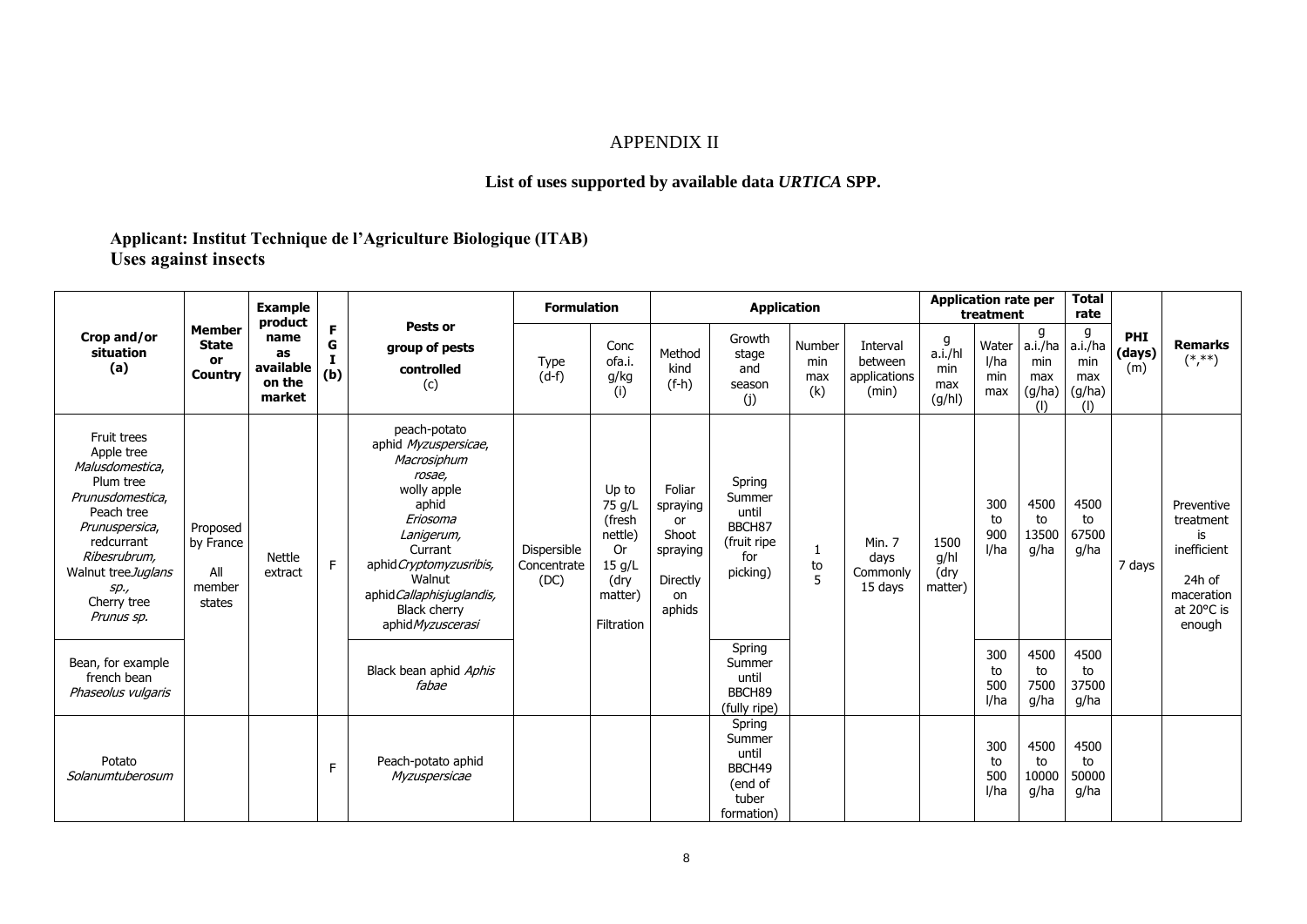| Leaf<br>Vegetables:<br>LettuceLactuca<br>sativa.<br>Cabbage<br>Brassica olaeraceae                                   |                                      |                          |    | Aphids, for example:<br>cabbage aphid<br>Brevicorynebrassicae,<br>Nazonoviaribisnigri |                                    |                                                                 | Foliar<br>spraying<br>or<br>Shoot<br>spraying | Spring<br>Summer<br>until<br>BBCH19<br>(9 or more<br>true leaves<br>unfolded) |         | Min. 7                                |                                 | 300<br>to<br>500<br>I/ha | 4500<br>to<br>7500<br>g/ha  | 4500<br>to<br>37500<br>g/ha  | to | Preventive<br>treatment is<br>inefficient    |
|----------------------------------------------------------------------------------------------------------------------|--------------------------------------|--------------------------|----|---------------------------------------------------------------------------------------|------------------------------------|-----------------------------------------------------------------|-----------------------------------------------|-------------------------------------------------------------------------------|---------|---------------------------------------|---------------------------------|--------------------------|-----------------------------|------------------------------|----|----------------------------------------------|
| Elder tree<br>Sambucusracemosa                                                                                       |                                      |                          |    | Elder aphid Aphis sambuci                                                             |                                    |                                                                 | Directly<br>on<br>aphids                      | to<br>5<br>Spring<br>Summer                                                   |         | days<br>Commonly<br>15 days           |                                 | 400<br>to<br>800<br>I/ha | 6000<br>to<br>12000<br>g/ha | 6000<br>60000<br>g/ha        |    | 24h of<br>maceration<br>at 20°C<br>is enough |
| Rose<br>Rosa sp.                                                                                                     |                                      |                          |    | Rose aphid<br>Macrosyphumrosae                                                        |                                    | Up to                                                           |                                               |                                                                               |         |                                       |                                 | 300<br>to                | 4500<br>to                  | 4500<br>to                   |    |                                              |
| Spiraea sp.                                                                                                          | Proposed                             |                          |    | Aphis spiraephaga                                                                     |                                    | 75 g/L<br>(fresh                                                |                                               |                                                                               |         |                                       |                                 | 600<br>l/ha              | 9000<br>g/ha                | 45000<br>g/ha                |    |                                              |
| <b>Brassicaceae</b><br>(cabbage<br>Brassica olaeraceae.<br>Rapeseed<br>Brassica napus,<br>Radish<br>Raphanussativus) | by France<br>All<br>member<br>states | <b>Nettle</b><br>extract | F. | fleabeetle<br>Phyllotretanemorum,<br>diamondbackmoth<br>Plutellaxylostella            | Dispersible<br>Concentrate<br>(DC) | nettle)<br><b>Or</b><br>15 g/L<br>(dry<br>matter)<br>Filtration |                                               | Spring<br>Summer<br>until<br>BBCH19<br>(9 or more<br>true leaves<br>unfolded) | to<br>6 | Min. 7<br>days<br>Commonly<br>15 days | 1500<br>g/hl<br>(dry<br>matter) | 300<br>to<br>500<br>I/ha | 4500<br>to<br>10000<br>g/ha | 4500<br>to<br>60000<br>g/ha  | 7  |                                              |
|                                                                                                                      |                                      |                          |    |                                                                                       |                                    |                                                                 | Foliar<br>spraying                            | Spring<br>Summer<br>until<br>BBCH49<br>(typical leaf<br>mass<br>reached)      | to<br>6 | Min. 7<br>days<br>Commonly<br>15 days |                                 | 300<br>to<br>500<br>I/ha | 4500<br>to<br>10000<br>g/ha | 4500<br>to<br>60000<br>g/ha  |    |                                              |
| Apple tree<br>Malusdomestica<br>Peer tree<br>Pyruscommunis                                                           |                                      |                          |    | Codlingmoth<br>Cydiapomonella                                                         |                                    |                                                                 |                                               | 2<br>Treatments<br>in April, 1<br>treatment in<br>May                         | 3       | 15 days                               |                                 | 300<br>to<br>900<br>I/ha | 4500<br>to<br>13500<br>g/ha | 13500<br>to<br>40500<br>g/ha |    |                                              |

NB: the quantities of fresh nettle (or dry matter) (a.i.) written represents the quantities of nettle used in the recipe, but not the quantities that are effectively put in field – there is a filtration before.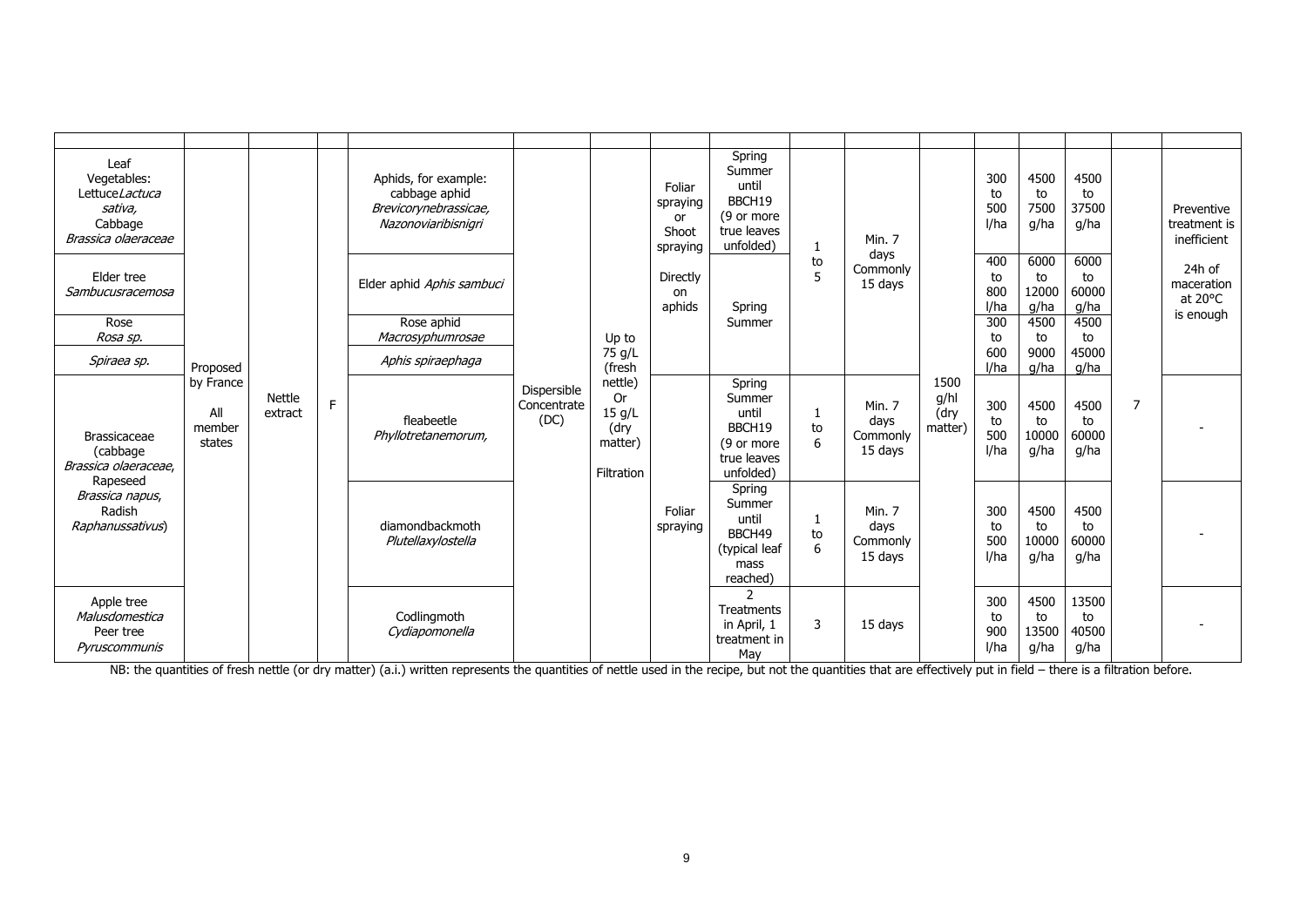### **Uses against acarids**

|                                                        | Member                                      | <b>Example</b><br>product                   | F        | Pests or                                                                                   | <b>Formulation</b>                 |                                                             |                           |                                                        | <b>Application</b>                                                        |                                              | <b>Application rate</b><br>per treatment |                             |                                   | <b>Total</b><br>rate              |                             |                                           |
|--------------------------------------------------------|---------------------------------------------|---------------------------------------------|----------|--------------------------------------------------------------------------------------------|------------------------------------|-------------------------------------------------------------|---------------------------|--------------------------------------------------------|---------------------------------------------------------------------------|----------------------------------------------|------------------------------------------|-----------------------------|-----------------------------------|-----------------------------------|-----------------------------|-------------------------------------------|
| Crop and/or<br>situation<br>(a)                        | <b>State</b><br><b>or</b><br><b>Country</b> | name<br>as<br>available<br>on the<br>market | G<br>(b) | group of pests<br>controlled<br>(c)                                                        | Type<br>$(d-f)$                    | Conc<br>ofa.i.<br>g/kg<br>(i)                               | Method<br>kind<br>$(f-h)$ | Growth<br>stage<br>and<br>season<br>(i)                | Number<br>min<br>max<br>(k)                                               | Interval<br>between<br>applications<br>(min) | g<br>a.i./hl<br>min<br>max               | Water<br>l/ha<br>min<br>max | g<br>a.i./ha<br>min<br>max<br>(1) | g<br>a.i./ha<br>min<br>max<br>(1) | <b>PHI</b><br>(days)<br>(m) | <b>Remarks</b><br>$(*, **)$               |
| Bean, for example<br>french bean<br>Phaseolus vulgaris | Proposed<br>by<br>France<br>All<br>member   | Nettle<br>extract                           | F        | two-spotted spider<br>mite<br>Tetranychusurticae                                           | Dispersible<br>Concentrate<br>(DC) | Up to<br>75 /L<br>(fresh<br>nettle)<br>0r<br>15 g/L<br>(dry | Foliar<br>spraying        | Spring<br>Summer<br>until<br>BBCH89<br>(fully<br>ripe) | to<br>6<br>(commonly<br>3)                                                | 7<br>to<br>21<br>days<br>(Commonly<br>two or | 1500<br>g/hl<br>(dry<br>matter)          | 300<br>to<br>500<br>I/ha    | 4500<br>to<br>7500<br>g/ha        | 4500<br>to<br>45000<br>g/ha       | 7                           | 24h of<br>maceration at<br>20°C is enough |
| Grapevine<br>Vitisvinfera                              | states                                      |                                             |          | two-spotted spider<br>mite<br>Tetranychusurticae<br>Red spider mite<br>Tetranychustelarius |                                    | matter)<br>Filtration                                       |                           | Spring<br>Summer<br>until<br>BBCH89<br>stage           | to<br>6<br>(three<br>before<br>flowering,<br>three<br>after<br>flowering) | three<br>weeks)                              |                                          | 300<br>to<br>600<br>l/ha    | 4500<br>to<br>9000<br>g/ha        | 4500<br>to<br>54000<br>g/ha       |                             |                                           |

NB: the quantities of fresh nettle (or dry matter) (a.i.) written represents the quantities of nettle used in the recipe, but not the quantities that are effectively put in field – there is a filtration before.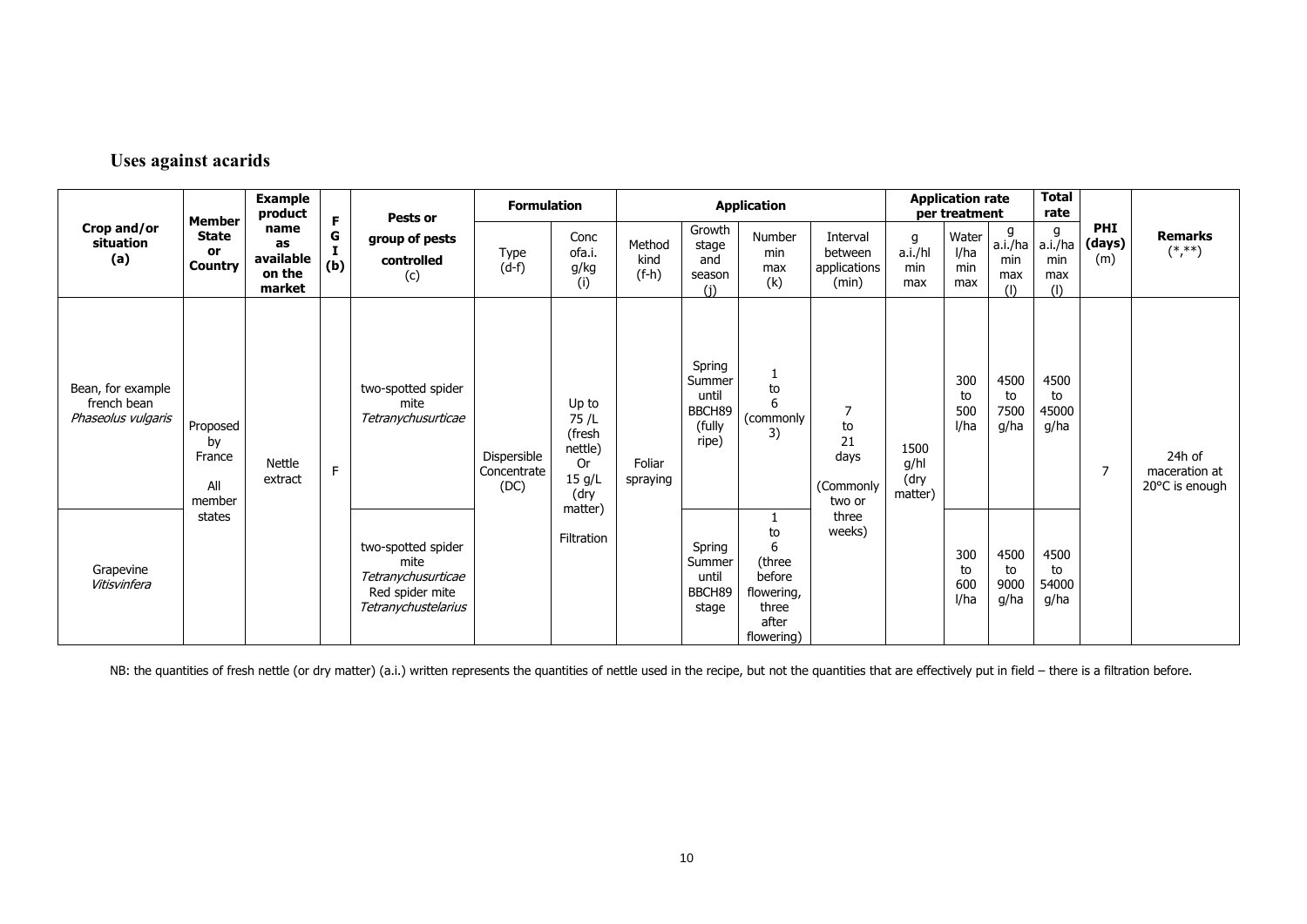# **Uses against fungi**

|                                                                                                                                                       | <b>Membe</b>                                  | <b>Exampl</b><br>e                              | product                   |                                                                                                                                          | <b>Formulation</b>                     |                                                              | <b>Application</b>                     |                                                                          |                             |                                                  |                                            | <b>Application rate</b><br>per treatment |                                   | <b>Total</b><br>rate                                     |                                   |  |
|-------------------------------------------------------------------------------------------------------------------------------------------------------|-----------------------------------------------|-------------------------------------------------|---------------------------|------------------------------------------------------------------------------------------------------------------------------------------|----------------------------------------|--------------------------------------------------------------|----------------------------------------|--------------------------------------------------------------------------|-----------------------------|--------------------------------------------------|--------------------------------------------|------------------------------------------|-----------------------------------|----------------------------------------------------------|-----------------------------------|--|
| Crop and/or<br>situation<br>(a)                                                                                                                       | r<br><b>State</b><br>or<br>Countr<br>y        | name<br>as<br>availabl<br>e<br>on the<br>market | F<br>G<br><b>I</b><br>(b) | Pests or<br>group of pests<br>controlled<br>(c)                                                                                          | Type<br>$(d-f)$                        | Conc<br>of a.i.<br>g/kg<br>(i)                               | Method<br>kind<br>$(f-h)$              | Growth<br>stage<br>and<br>season<br>(j)                                  | Number<br>min<br>max<br>(k) | Interval<br>between<br>application<br>s<br>(min) | g<br>a.i./hl<br>min<br>max                 | Water<br>l/ha<br>min<br>max              | g<br>a.i./ha<br>min<br>max<br>(1) | PHI<br>g<br>(days<br>a.i./ha<br>min<br>(m)<br>max<br>(1) | Remark<br>s<br>$(\ast, \ast\ast)$ |  |
| <b>Brassicaceae</b><br>(mustard family<br>Brassica sp,<br>Sinapissp, radish<br>Raphanussativus)                                                       |                                               |                                                 |                           | Alternariasp                                                                                                                             |                                        | Up to                                                        | Foliar<br>sprayin<br>q                 | Spring<br>Summer<br>until<br>BBCH49<br>(typical<br>leaf mass<br>reached) |                             |                                                  |                                            | 300<br>to<br>500<br>I/ha                 | 4500<br>to<br>7500<br>g/ha        | 4500<br>to<br>45000<br>g/ha                              |                                   |  |
| Cucurbitacea<br>(cucumber<br>Cucumissativus)                                                                                                          | Propose<br>d<br>by<br>France<br>All<br>member | Nettle<br>extract                               | F                         | Powderymildew Erysiphepolyg<br>oni.<br>Alternaria alternata f.<br>sp.cucurbitae                                                          | Dispersible<br>Concentrat<br>e<br>(DC) | 75/L<br>(fresh<br>nettle)<br>0r<br>15 g/L<br>(dry<br>matter) | Foliar<br>sprayin<br>q                 | until<br>BBCH89<br>(typical<br>fully ripe<br>colour)                     | $\mathbf{1}$<br>to<br>6     | 7 days<br>15 days                                | 1500<br>g/hl<br>(based<br>on dry<br>matter | 300<br>to<br>500<br>I/ha                 | 4500<br>to<br>7500<br>g/ha        | 4500<br>to<br>45000<br>g/ha                              | $\overline{7}$                    |  |
| Fruit trees<br>(Apple trees<br>Malusdomestica,<br>Plum trees<br>Prunusdomestica,<br>Peach trees<br>Prunuspersica,<br>Sweet cherry tree<br>Prunusavium | states                                        |                                                 |                           | Leaf spot Alternariaalternata,<br>Brown Rot Blossom Blight<br>Monilinialaxa, Botrytis<br>cinerea, black bread<br>mold Rhizopusstolonifer |                                        | Filtratio<br>n                                               | Foliar<br>and<br>Fruit<br>sprayin<br>q | Spring<br>Summer<br>until<br>BBCH87<br>(fruit ripe<br>for<br>picking)    |                             |                                                  |                                            | 300<br>to<br>900<br>I/ha                 | 4500<br>to<br>13500<br>g/ha       | 4500<br>to<br>81000<br>g/ha                              |                                   |  |
| Grapevine<br>Vitisvinfera                                                                                                                             | Propose<br>d<br>by<br>France                  | Nettle<br>extract                               | E                         | Mildew<br>Plasmoparaviticola                                                                                                             | Dispersible<br>Concentrat<br>e<br>(DC) | Up to<br>75/L<br>(fresh<br>nettle)<br><b>Or</b>              | Foliar<br>sprayin<br>q                 | Spring<br>Summer<br>until<br>BBCH89<br>stage                             | 1<br>to<br>6                | $\overline{7}$<br>to<br>15 days                  | 1500<br>g/hl<br>(dry<br>matter             | 300<br>to 600<br>l/ha                    | 4500<br>to<br>9000<br>g/ha        | 4500<br>to<br>54000<br>g/ha                              | $\overline{7}$                    |  |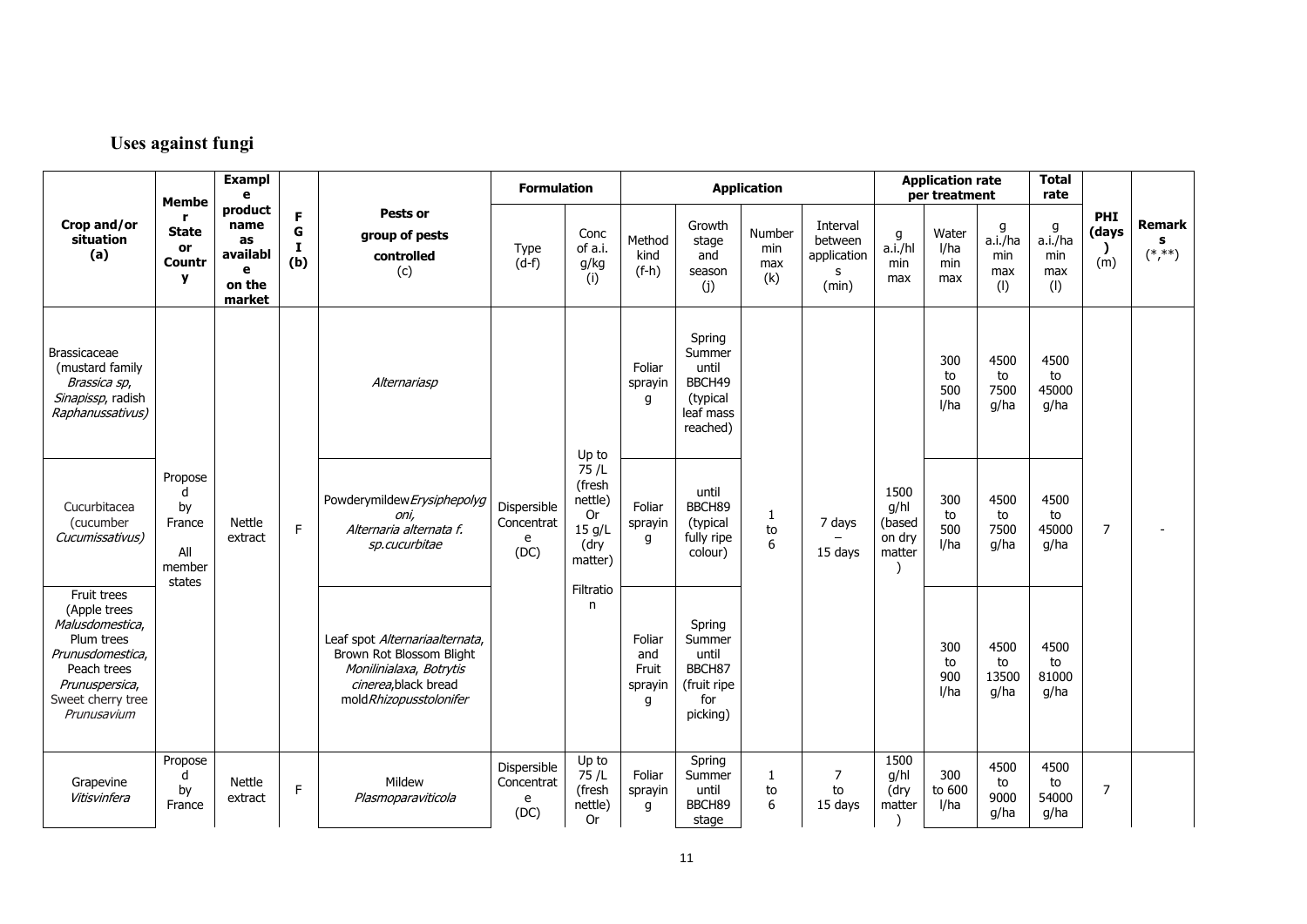| Potato<br>Solanumtuberosu<br>m                                                                                                                                                            | All<br>member<br>states |  | Potato blight<br>Phytophthorainfestans                                                                                                                                                                                                                                                                                                                                                                                                                                                                                                                                                                                                                                                                                                                                                                                                                                                                                                                   | 15 g/L<br>(dry<br>matter)<br>Filtratio<br>n |                     | Spring<br>Summer<br>until<br>BBCH49<br>(end of<br>tuber<br>formation                                                  |                                                                                                                                                                                                                                                                                                                                                                                                                                                                                                   | 300<br>to<br>500<br>I/ha | 4500<br>to<br>7500<br>g/ha | 4500<br>to<br>45000<br>g/ha |  |
|-------------------------------------------------------------------------------------------------------------------------------------------------------------------------------------------|-------------------------|--|----------------------------------------------------------------------------------------------------------------------------------------------------------------------------------------------------------------------------------------------------------------------------------------------------------------------------------------------------------------------------------------------------------------------------------------------------------------------------------------------------------------------------------------------------------------------------------------------------------------------------------------------------------------------------------------------------------------------------------------------------------------------------------------------------------------------------------------------------------------------------------------------------------------------------------------------------------|---------------------------------------------|---------------------|-----------------------------------------------------------------------------------------------------------------------|---------------------------------------------------------------------------------------------------------------------------------------------------------------------------------------------------------------------------------------------------------------------------------------------------------------------------------------------------------------------------------------------------------------------------------------------------------------------------------------------------|--------------------------|----------------------------|-----------------------------|--|
| (a)<br>(b)<br>(c)<br>(d)<br>GCPF Codes – GIFAP Technical Monograph N° 2, 1989<br>(e)<br>All abbreviations used must be explained<br>(f)<br>(g)<br>(h)<br>equipment used must be indicated |                         |  | NB: the quantities of fresh nettle (or dry matter) (a.i.) written represents the quantities of nettle used in the recipe, but not the quantities that are effectively put in field – there is a filtration before.<br>For uses where the column "Remarks. As above or other conditions to take into account<br>For crops, the EU and Codex classification (both) should be taken into account; where relevant,<br>the use situation should be described (e.g. fumigation of a structure)<br>Outdoor or field use (F), greenhouse application (G) or indoor application (I)<br>e.g. pests as biting and suckling insects, soil born insects, foliar fungi, weeds or plant elicitor<br>e.g.wettablepowder (WP), emulsifiableconcentrate (EC), granule (GR) etc<br>Method, e.g. high volume spraying, low volume spraying, spreading, dusting, drench<br>Kind, e.g. overall, broadcast, aerial spraying, row, individual plant, between the plant - type of |                                             | (i)<br>(1)<br>kg/ha | (according to ISO)<br>at time of application<br>practical conditions of use<br>(m) PHI - minimum pre-harvest interval | $\int$ (i) g/kg or g/L. Normally the rate should be given for the active substance<br>Growth stage at last treatment (BBCH Monograph, Growth Stages of Plants, 1997,<br>Blackwell, ISBN 3-8263-3152-4), including where relevant, information on season<br>(k) Indicate the minimum and maximum number of application possible under<br>The values should be given in g or kg whatever gives the more manageable<br>number (e.g. 200 kg/ha instead of 200 000 g/ha or 12.5 g/ha instead of 0.0125 |                          |                            |                             |  |